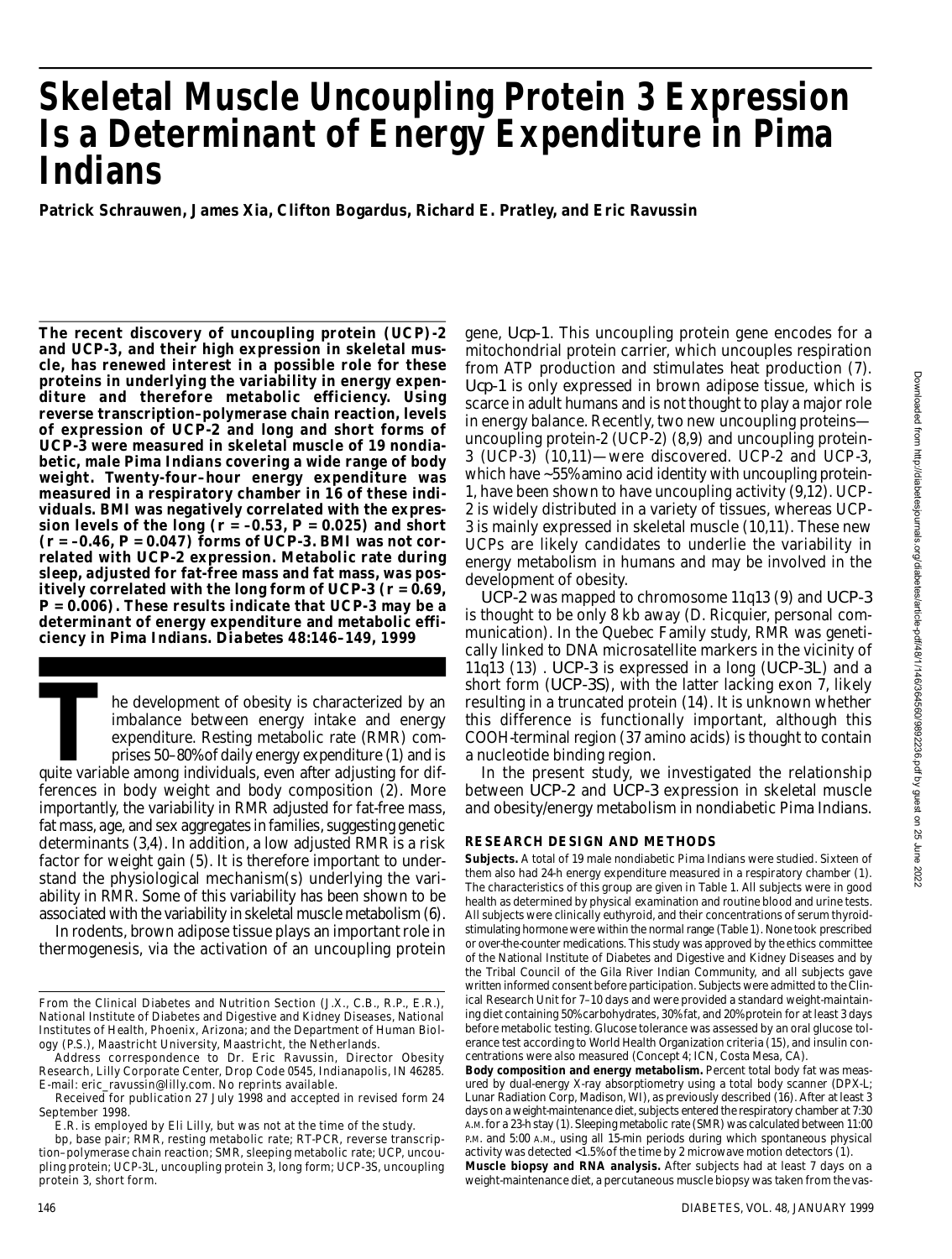#### TABLE 1

Subject characteristics, energy expenditure, and UCP-2/3 expression in 19 nondiabetic Pima Indians

| Age (year)                                                           | $33 \pm 8$ (19–50)               |
|----------------------------------------------------------------------|----------------------------------|
| Height (m)                                                           | $1.71 \pm 0.05$ (1.63–1.81)      |
| Weight (kg)                                                          | $94.0 \pm 20.8$ (54.1-140.7)     |
| BMI $(kg/m2)$                                                        | $33 \pm 7(18 - 44)$              |
| Body fat (%)                                                         | $33 \pm 8$ (10-44)               |
| Fasting insulin (pmol/l)                                             | $113 \pm 66$ (24-258)            |
| Thyroid-stimulating hormone<br>(mU/I)                                | $2.1 \pm 1.2$ (0.8–4.8)          |
| 24-h energy expenditure<br>$(kJ/day)^*$                              | $9,802 \pm 1,504 (7,440-13,223)$ |
| SMR (kJ/day)*                                                        | $7,079 \pm 896$ (5,384–9,123)    |
| UCP-2 mRNA expression<br>(ratio with B-actin)                        | $0.21 \pm 0.10$ (0.12-0.49)      |
| UCP-3L mRNA expression<br>$(ratio with \beta-actin)$                 | $0.47 \pm 0.16$ (0.13–0.72)      |
| UCP-3S mRNA expression<br>(ratio with $\beta$ -actin)                | $0.46 \pm 0.15$ (0.18–0.78)      |
| Total UCP-3 mRNA expression<br>(ratio with $\beta$ -actin) $\dagger$ | $0.93 \pm 0.29$ (0.31-1.50)      |
| UCP-3S  UCP3L†                                                       | $0.99 \pm 0.22$ (0.67-1.49)      |
|                                                                      |                                  |

Data are means ± SD (range). \**n* = 16; †*n* = 18.

tus lateralis muscle after an overnight fast. After local anesthesia, a 5-mm diameter side-cutting needle was passed through a 7-mm skin incision. Muscle specimens were immediately homogenized in denaturation solution, and total RNA was isolated (Ambion, Austin, TX). Oligo-dT-primered cDNAs were synthesized from 2 µg of total RNA in a 20 µl volume using SuperScript cDNA synthesis kit from Gibco BRL (Gaithersburg, MD). The integrity of each RNA sample was verified by gel electrophoresis. For quantitative comparisons, reverse transcription–polymerase chain reaction (RT-PCR) was performed. All primer combinations were designed to span at least one intron to avoid co-amplification of genomic DNA, which may contaminate the RNA preparation. For *UCP-2*, a 964-base pair (bp) cDNA fragment was obtained using 5'-catctcctgggacgtag-3' as a sense and 5'-atcaggtcagcagcaggagag-3' as an antisense primer. A 993-bp *UCP-3L* cDNA fragment was obtained using 5'-aggactatggttggactgaa-3' as a sense primer and 5'-cattcttaactggtttcggacac-3' as an antisense primer. These primers are in exon 2 and exon 7, respectively. For UCP-3S, a 868-bp cDNA fragment was obtained using the same sense primer as in *UCP-3L*, and an antisense 5'-gttctctgggagggagtgc-3' primer, which is in the untranslated region of exon 6. A 535-bp fragment of the  $\beta$ -actin gene was co-amplified as an internal control. Aliquots (5 µl) were taken from each tube every four cycles after 22 cycles to determine whether the amplification was in the exponential phase for each product. The products were resolved on a 1% agarose gel containing 1 µl ethidium bromide, which was photographed using Polaroid 665 film (Cambridge, MA), and the relative concentration of PCR products was measured by scanning densitometry (BioImage version 3.3; Sun SparcStation 5, Ann Arbor, MI). Each experiment was performed in triplicate, and the mean value was calculated for analysis. Levels of mRNA were expressed as the ratio of signal intensity for the target genes relative to  $\beta$ -actin and were corrected for the size of the product. Total *UCP-3* expression was calculated by summing the corrected ratios for *UCP-3L* and *UCP-3S*. For determination of the ratio of *UCP-3S: UCP-3L*, the target genes were amplified together without the control gene *-actin*.

**Statistical analysis.** All data were analyzed using the procedures of the SAS Institute (Cary, NC). Metabolic rate (sleeping or over 24 h) was adjusted by linear regression model for the independent effects of fat-free mass and fat mass. Pearson correlation coefficients were calculated to determine the relationship between selected variables. Because of the small number of subjects, Spearman correlation coefficients were also calculated to confirm the significance of correlations. Multiple regression models also assessed the effect of UCP-2 and UCP-3 expression, independent of fat-free mass and fat mass, on energy metabolism. Data are expressed as means  $\pm$  SD, and *P* values <0.05 are considered significant.

#### **R E S U LT S**

The mean levels of expression of *UCP-2, UCP-3L, UCP-3S*, total *UCP-3*, and ratio of *UCP-3SI UCP-3L* are given in Table

1. The expression of *UCP-3L* correlated with the expression of *U C P - 3 S* (*r* = 0.60, *P* < 0.01). The ratio of *U C P - 3 S* to *U C P -* 3L mRNA expression did not correlate with any of the measured variables.

BMI was negatively correlated with *UCP-3L* ( $r = -0.53$ , P  $= 0.025$ , Fig. 1), *UCP-3S*( $r = -0.46$ ,  $P = 0.047$ ), and total *UCP-* $3(r = -0.56, P = 0.017)$ . BMI was not correlated with *UCP-2*. Percent body fat tended to correlate negatively with *UCP-3L*  $(r = -0.42, P = 0.09)$ , *UCP-3S*  $(r = -0.40, P = 0.09)$ , and total *UCP-3* ( $r = -0.46$ ,  $P = 0.06$ ), but not with *UCP-2*. Fasting plasma insulin concentration was correlated negatively with *UCP-3L* ( $r = -0.53$ ,  $P = 0.04$ ) and only tended to correlate with total  $UCP-3(P = 0.09)$ . None of the  $\overline{UCP}$ s were correlated with thyroid-stimulating hormone concentration.

Twenty-four–hour energy expenditure and SMR were adjusted for their two major determinants, fat-free mass and fat mass. Adjusted SMR was positively correlated with *UCP-3 L* (*r* = 0.69, *P* = 0.006, Fig. 1) and total *UCP-3* (*r* = 0.60, *P* =



**FIG. 1. Relationship between BMI (A) and SMR (B) and relative UCP-***3 L* **mRNA expression (***U C P - 3 L***/** *- a c t i n***) in skeletal muscle determined by RT-PCR. The mRNA expression is the mean of triplicate measurements.** *A :* **BMI (***r* **= –0.53,** *P* **= 0.025).** *B:* **SMR (***r* **= 0.69,** *P* **= 0.006). SMR is adjusted for fat-free mass and fat mass.**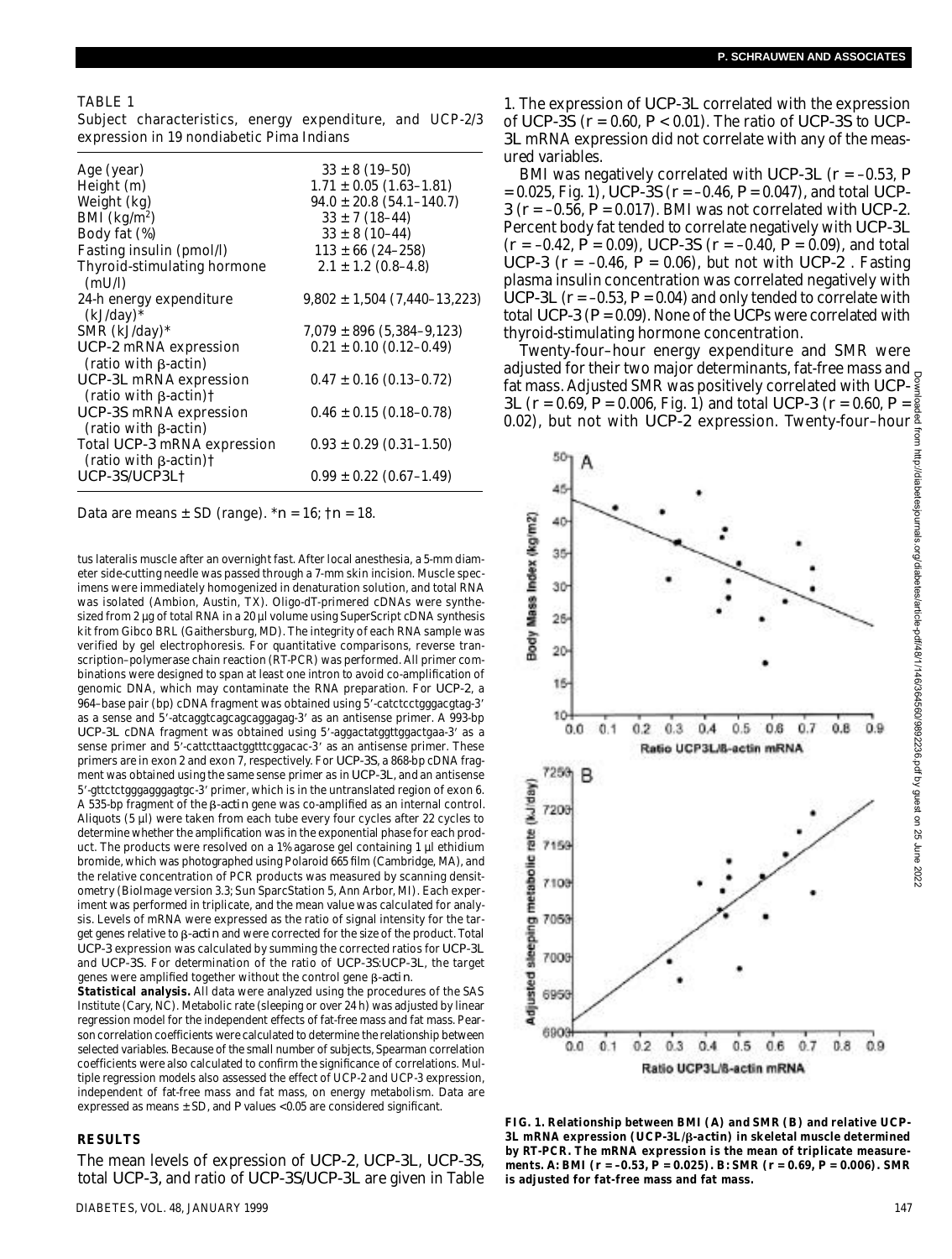energy expenditure only tended to correlate with total *UCP-* $3(P = 0.07)$ .

## **DISCUSSION**

RMR is an important determinant of 24-hour energy expenditure, accounting for ~50–80% of daily energy expenditure (1). The major determinants of RMR are fat-free mass, fat mass, and sex, but even after adjustment for these factors there is still considerable variability between individuals. It is important to understand the determinants of this variability, because a low "relative" metabolic rate is a predictor of weight gain (5). Part of the remaining variability in RMR can be accounted for by differences in skeletal muscle metabolism (6). The recently discovered mitochondrial proteins UCP-2 (8,9) and UCP-3 (10,11) are both expressed in skeletal muscle and have been shown to have uncoupling activity, thereby dissipating energy as heat. Therefore, these UCPs are likely candidates to underlie the physiological variability in resting energy expenditure in humans. In this study, we found positive correlations between SMR, adjusted for fatfree mass and fat mass, and the expression of the *UCP-3* gene, which indicates that *UCP-3* may be a determinant of energy expenditure in humans.

Recently, Walder et al. (17) reported an association between polymorphisms in *UCP-2* and SMR in Pima Indians. *UCP-3* is located in the same BAC and P1 clones as *UCP-2* (14), indicating that the two genes are physically near each other. Therefore, it is possible that the association between *UCP-2* polymorphisms and SMR might be due to variants in *UCP-3*. In this study, we found a positive correlation between SMR and *UCP-3* mRNA levels. Assuming that mRNA levels reflect UCP-3 protein concentrations, these data indicate that reduced skeletal muscle *UCP-3* results in a low SMR. Interestingly, Barbe et al. (18) recently reported a positive correlation between RMR and UCP-2 expression in adipose tissue of obese women after 25 days on a very-low-calorie diet. Because a low relative RMR is a predisposing factor for weight gain (5), it is expected that individuals with low *UCP-*2 and/or *UCP-3* gene expression would eventually have higher body weight. Only prospective studies in humans will tease out the cause-and-effect relationship between *UCP-3* gene expression and body weight gain. Alternatively, transgenic animal models in which *UCP-3* expression is absent or upregulated will provide information on the role of *UCP-3* as a determinant of metabolic rate and obesity.

The negative correlation between skeletal muscle *UCP-3* expression and BMI in Pima Indians is in contrast with the results of Millet et al. (19), who found no difference in *UCP-3* mRNA expression in skeletal muscle between obese and lean Caucasians. In Pima Indians, the prevalence of obesity is higher than in Caucasians, probably because of a stronger genetic susceptibility. The lack of correlation between BMI and *UCP-3L* in Caucasians might be explained by a lower susceptibility to obesity in this population but does not rule out a role for *UCP-3* in energy expenditure and obesity in Caucasians.

*UCP-3* is expressed as a long and a short form. *UCP-3S* lacks exon 7, which encodes for a domain that is highly homologous to COOH-terminal residues found in *UCP-1* and *UCP-2* (14). In UCP-1, this terminal region is believed to participate in purine nucleotide-mediated inhibition of uncoupling activity (20). This suggests that UCP-3S might have altered uncoupling activity. In the present study, UCP-3L and

*UCP-3S* were equally expressed in skeletal muscle, confirming previous results (14). There was, however, some variability in the ratio between *UCP-3S* and *UCP-3L* expression among individuals, but this ratio was not related to any of the measured variables.

Fasting insulin concentration was negatively correlated with *UCP-3L* expression. This relation is unlikely to be due to a direct effect of insulin, as acute hyperinsulinemia does not appear to alter the expression of *UCP-3* in skeletal muscle (19). Because fasting insulin concentrations are related to BMI and percent body fat, it is possible that *UCP-3L* expression and insulin concentrations were related through their common association with obesity. However, it is also possible that *UCP-3* or a closely linked gene directly affects insulin. In support of this, *Ucp-2* was linked to hyperinsulinemia in mice (9), and the region containing *UCP-2/UCP-3* showed some evidence of linkage to 2-h insulin concentrations during an oral glucose tolerance test in nondiabetic Pima Indians (21).

The cause(s) of the two- to threefold variation in skeletal muscle *UCP-3* mRNA expression in Pima Indians remains to be determined. *Ucp-3* mRNA concentrations are increased by thyroid hormones  $(12)$ , leptin  $(12)$ ,  $\beta$ 3 agonists  $(12)$ , glucocorticoids (12), and free fatty acids (22). Whether these factors or DNA polymorphisms in, or near, the *UCP-3* gene result in differential expression of *UCP-3* mRNA remains to be determined.

In conclusion, our results indicate that *UCP-3* mRNA expression in skeletal muscle varies two- to threefold and may be a determinant of the variability in rates of energy expenditure and, thereby, in the degree of obesity. Additional studies are needed to demonstrate that UCP-3 protein concentrations are reflected by *UCP-3* mRNA concentrations and that UCP-3 protein concentrations are also correlated with rates of energy expenditure. Also, the genetic and/or other hormonal and metabolic determinants of variations in skeletal muscle *UCP-3* mRNA and protein concentrations in Pima Indians need to be identified.

## **ACKNOWLEDGMENTS**

P.S. was supported by a grant from the Netherlands Organization for Scientific Research (NWO).

We thank Chris Wiedrich for isolation of RNA from muscle biopsies and Mike Milner for technical assistance. Most of all, we thank the Pima Indian volunteers from the Gila River Indian Community: without their willing cooperation and participation, these studies would not have been possible.

## **R E F E R E N C E S**

- 1 . Ravussin E, Lillioja S, Anderson TE, Christin L, Bogardus C: Determinants of 24-hour energy expenditure in man: methods and results using a respiratory chamber. *J Clin Invest* 78:1568-1578, 1986
- 2 . Tataranni PA, Ravussin E: Variability in metabolic rate: biological sites of regulation. *Int J Obesity* 19:S102–S106, 1995
- 3 . Bogardus C, Lillioja S, Ravussin E, Abbott W, Zawadzki JK, Young A, Knowler WC, Jacobowitz R, Moll PP: Familial dependence of the resting metabolic rate. *New Engl J Med* 315:96–100, 1986
- 4 . Bouchard C, Tremblay A, Nadeau A, Després JP, Thériault G, Boulay MR, Lortie G, Leblanc C, Fournier G: Genetic effect in resting and exercise metabolic rate. *Metabolism* 38:364-370, 1989
- 5 . Ravussin E, Lillioja S, Knowler WC, Christen L, Freymond D, Abbott WGH, Boyce V, Howard BV, Bogardus C: Reduced rate of energy expenditure as a risk factor for body-weight gain*. N Engl J Med* 318:467–472, 1988
- 6 . Zurlo F, Larson K, Bogardus C, Ravussin E: Skeletal muscle metabolism is a major determinant of resting energy expenditure. *J Clin Invest* 86:1423-1427, 1990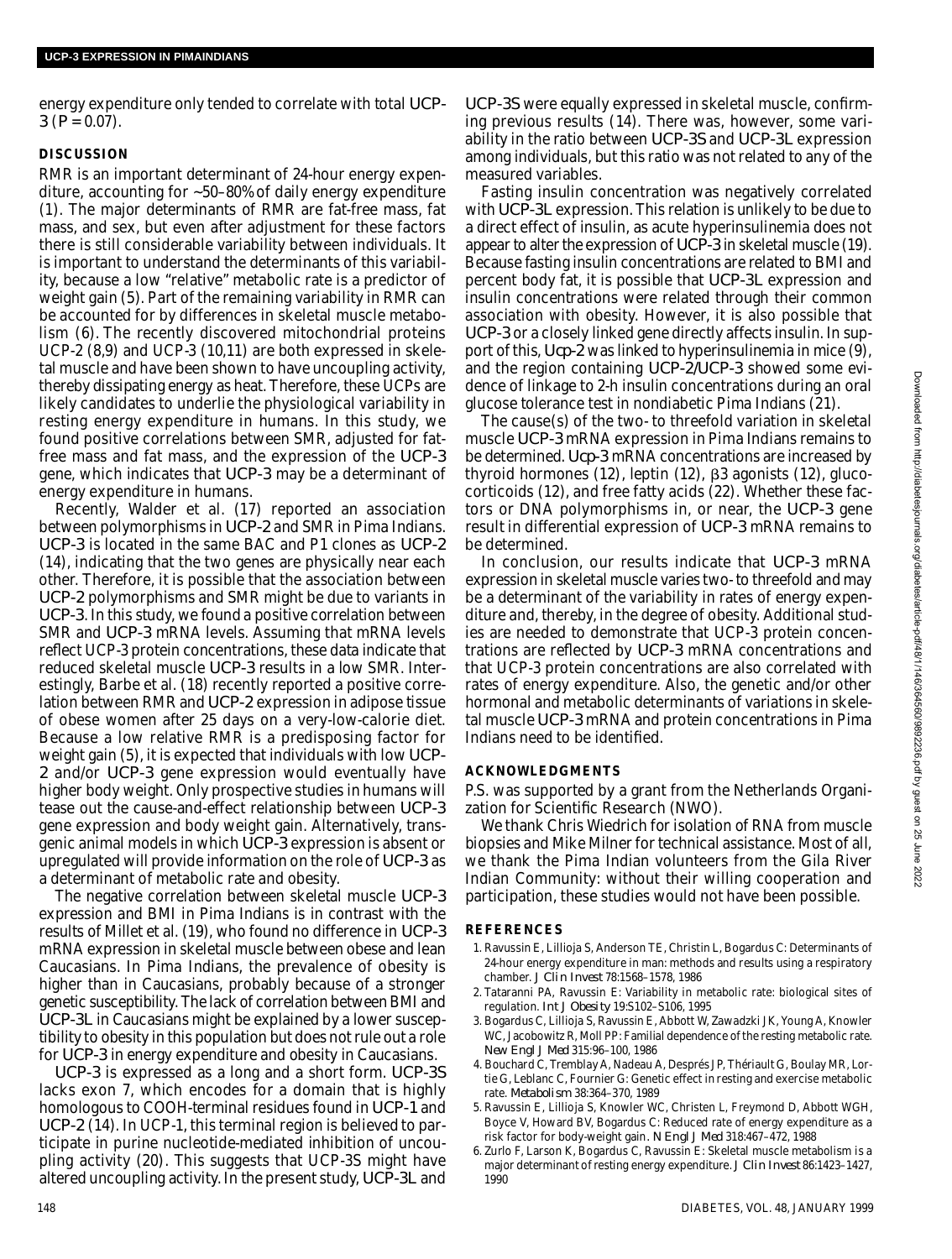- 7 . Ricquier D, Casteilla L, Bouillaud F: Molecular studies of the uncoupling protein. *FASEB J* 5:2237–2242, 1991
- 8 . Gimeno RE, Dembski M, Weng X, Deng N, Shyjan AW, Gimeno CJ, Iris F, Ellis SJ, Woolf EA, Tartaglia LA: Cloning and characterization of an uncoupling protein homolog: a potential molecular mediator of human thermogenesis. *Dia b e t e s* 46:900–906, 1997
- 9. Fleury C, Neverova M, Collins S, Raimbault S, Champigny O, Levi-Meyrueis C, Bouillaud F, Seldin MF, Surwit RS, Ricquier D, Warden CH: Uncoupling protein-2: a novel gene linked to obesity and hyperinsulinemia. *Nat Genet* 15:269–273, 1997
- 10. Boss O, Samec S, Paoloni-Giacobino A, Rossier C, Dulloo A, Seydoux J, Muzzin P, Giacobino J-P: Uncoupling protein-3: a new member of the mitochondrial carrier family with tissue-specific expression. *FEBS Lett* 408:39–42, 1997
- 11. Vidal-Puig A, Solanes G, Grujic D, Flier JS, Lowell BB: UCP3: an uncoupling protein homologue expressed preferentially and abundantly in skeletal muscle and brown adipose tissue*. Biochem Biophys Res Commun* 235:79–82, 1997
- 12. Gong D-W, He Y, Karas M, Reitman M: Uncoupling protein-3 is a mediator of thermogenesis regulated by thyroid hormone,  $\beta$ 3-adrenergic agonists, and leptin. *J Biol Chem* 272:24129–24132, 1997
- 13. Bouchard C, Pérusse L, Chagnon YC, Warden G, Ricquier D: Linkage between markers in the vicinity of the uncoupling protein 2 gene and resting metabolic rate in humans. *Hum Mol Genet* 6:1887–1889, 1997
- 14. Solanes G, Vidal-Puig A, Grujic D, Flier JS, Lowell BB: The human uncoupling protein-3 gene: genomic structure, chromosomal localization, and genetic basis for short and long form transcripts. *J Biol Chem* 272:25433–25436, 1997
- 15. WHO Study Group: *Prevention of Diabetes Mellitus.* Geneva, World Health Organization, 1994 (WHO Tech. Rep. Ser. 727)
- 16. Tataranni PA, Ravussin E: Use of dual X-ray absorptiometry in obese individuals. *Am J Clin Nutr* 55:730–734, 1995
- 17. Walder K, Norman RA, Hanson RL, Schrauwen P, Neverova M, Jenkinson CP, Easlick J, Warden CH, Pecqueur C, Raimbault S, Ricquier D, Harper M, Silver K, Shuldiner AR, Solanes G, Lowell BB, Chung WK, Leibel RL, Pratley R, Ravussin E: Association between uncoupling protein polymorphisms (UCP2- UCP3) and energy metabolism/obesity in Pima Indians. *Hum Mol Genet* 7:1431–1435, 1998
- 18. Barbe P, Millet L, Larrouy D, Galitzky J, Berlan M, Louvet J-P, Langin D: Uncoupling protein-2 messenger ribonucleic acid expression during verylow-calorie diet in obese premenopausal women. *J Clin Endocrinol Metab* 88:2450–2453, 1998
- 19. Millet L, Vidal H, Andreelli F, Larrouy D, Riou J-P, Ricquier D, Laville M, Langin D: Increased uncoupling protein-2 and -3 mRNA expression during fasting in obese and lean humans. *J Clin Invest* 100:2665–2670, 1997
- 20. Bouillaud F, Arechage I, Petit PX, Raimbault S, Levi-Meyrueis C, Casteilla L, Laurent M, Rial E, Ricquier D: A sequence related to a DNA recognition element is essential for the inhibition by nucleotides of proton transport through the mitochondrial uncoupling protein. *EMBO J* 13:1990–1997, 1994
- 21. Pratley RE, Thompson DB, Prochazka M, Baier L, Mott D, Ravussin E, Sakul H, Ehm MG, Burns DK, Foroud T, Garvey WT, Hanson RL, Knowler WC, Bennett PH, Bogardus C: An autosomal genomic scan for loci linked to pre-dia- $\frac{1}{8}$ betic phenotypes in Pima Indians. *J Clin Invest* 101:1757–1764, 1998
- 22. Weigle DS, Selfridge LE, Schwartz MW, Seeley RJ, Cummings DE, Havel PJ,  $\frac{3}{5}$ Kuijper JL, BertrandelRio H: Elevated free fatty acids induce uncoupling protein 3 expression in muscle: a potential explanation for the effect of fasting. *D i a b e t e s* 47:298–302, 1998